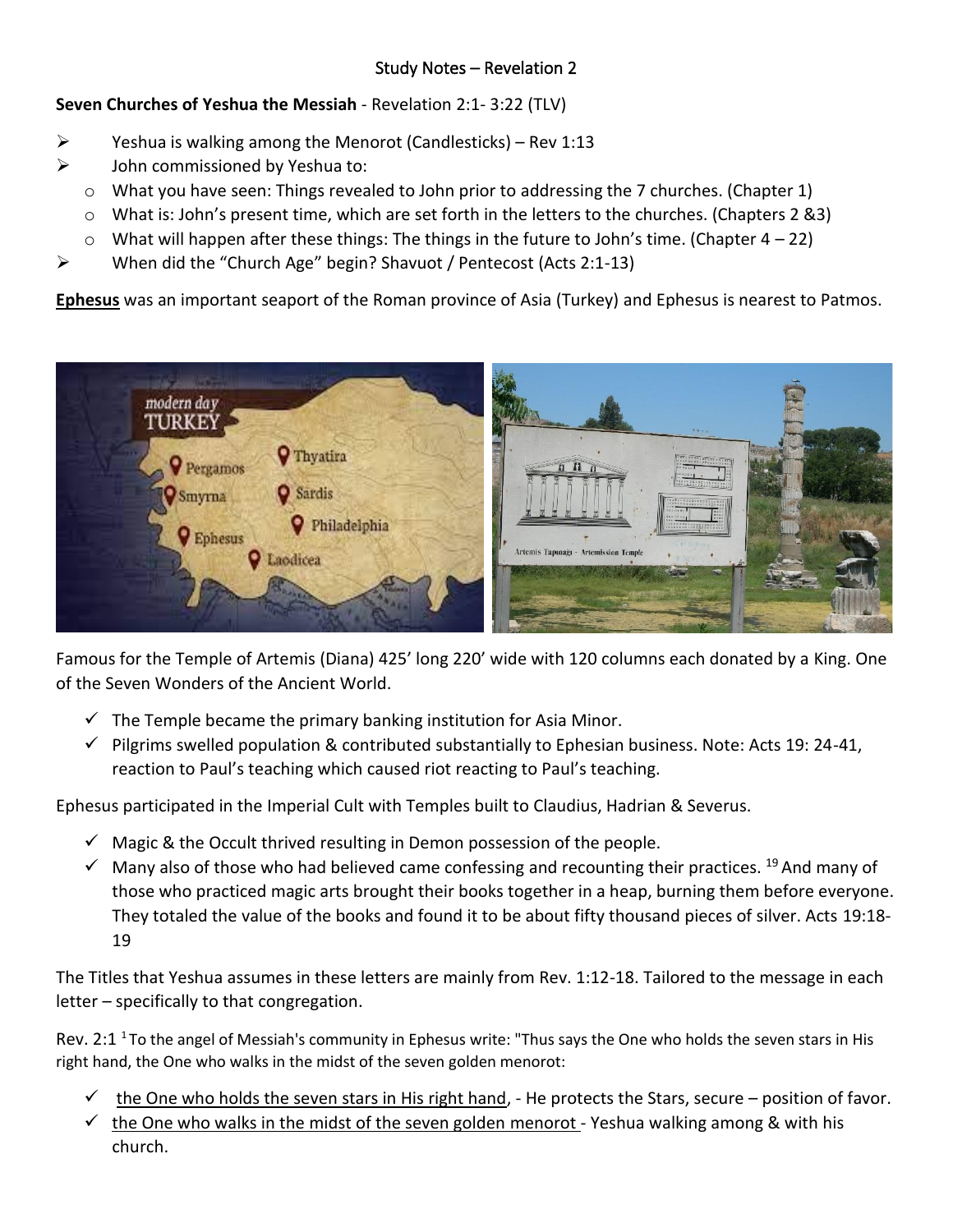2:2<sup>2</sup> know all about your deeds and your toil and your patient endurance, and that you cannot bear those who are evil. You have tested those who call themselves emissaries and are not, and have found them to be liars.

- ✓ I know (perfect tense) "I have known" Yeshua is omniscient Psalm 139:9-12
- $\checkmark$  deeds and your toil and your patient endurance they worked hard, wearisome labor (to exhaustion), endured great hardship (2 Cor. 11:27) and patient endurance – perseverance is produced by tribulation Romans 5:3
- $\checkmark$  you cannot bear those who are evil. You have tested those who call themselves emissaries and are not – Emissaries, Apostles, "one sent with credentials and a message as a representative." Tested, to make certain the emissary was sent from God prior to teaching so not to corrupt the congregation. Test the spirits. 1 John 4:1-2, 1Th 5:2, 1Tim 4:1, 2 Pet 2:1, 2 Tim 3:13, 2 Cor 11:12-15 & Acts 20:29-31
- $2:3<sup>3</sup>$  You have perseverance and have endured for My name's sake, and you have not grown weary.
	- $\checkmark$  My name's sake Yeshua said that all believers would be reviled, hated & persecuted for his name sake. Matt 5:11 & 10:22
- 2:4<sup>4</sup> "But this I have against you, that you have forsaken your first love.
	- $\checkmark$  But (nevertheless) very sobering word.
	- $\checkmark$  have forsaken (left) Leave not lose. Aphekes (grk) to send away, to bid going away or depart, a husband divorcing his wife; to give up, abandon.
		- o They had fallen to the same fate as Israel before them. Jer. 2:1-9
		- $\circ$  A zeal & hunger we had for him when he first calls us out of the "wilderness" of the world. A relationship with Yeshua that is personal & loving from our heart.
		- o Relationship over works, Mary & her sister Martha. Luke 10:39-42
		- $\circ$  Passion for 1<sup>st</sup> love for Yeshua had faded and they lost their focus. They now focused on their works done for his name. This is the essence of idolatry.

2:5<sup>5</sup> Remember then from where you have fallen. Repent and do the deeds you did at first. If not, I will come to you and remove your menorah from its place—unless you repent.

- $\checkmark$  Remember the imperative tense.
- $\checkmark$  Repent A command, stop, turn around & return.
- $\checkmark$  Do the first works. Not the quantity but the quality of the works. Retrace your steps back to where you went astray. Gen 13:3-4 & Heb 10:32-35
- $\checkmark$  I will come (present tense) "I am coming" His impending arrival is imminent.
- $\checkmark$  Remove (kineso) shake, move, provoke, stir. This may indicate that the lampstand, congregation, will be removed, but that it will be disturbed in such a way as to disperse its members elsewhere to form new congregations. Matt 10:23 & Acts 8:4

Note: The Lampstand at Ephesus was removed. Ephesus today shows ruined archway, a Moslem dwelling, and a Castle among the desolate hills.

2.6<sup>6</sup> "Yet you have this going for you, that you hate the deeds of the Nicolaitans, which I also hate.

- $\checkmark$  Nicolaitans only mentioned in Revelation 2:6 & 2:13-15
- $\checkmark$  Hate (miseo) to hate, to abhor or find utterly repulsive. Yeshua hates this group for their deeds, finds them completely objectionable and loathes & rejects entirely. It is hatred of their behavior, actions, beliefs, conduct and everything associated with them.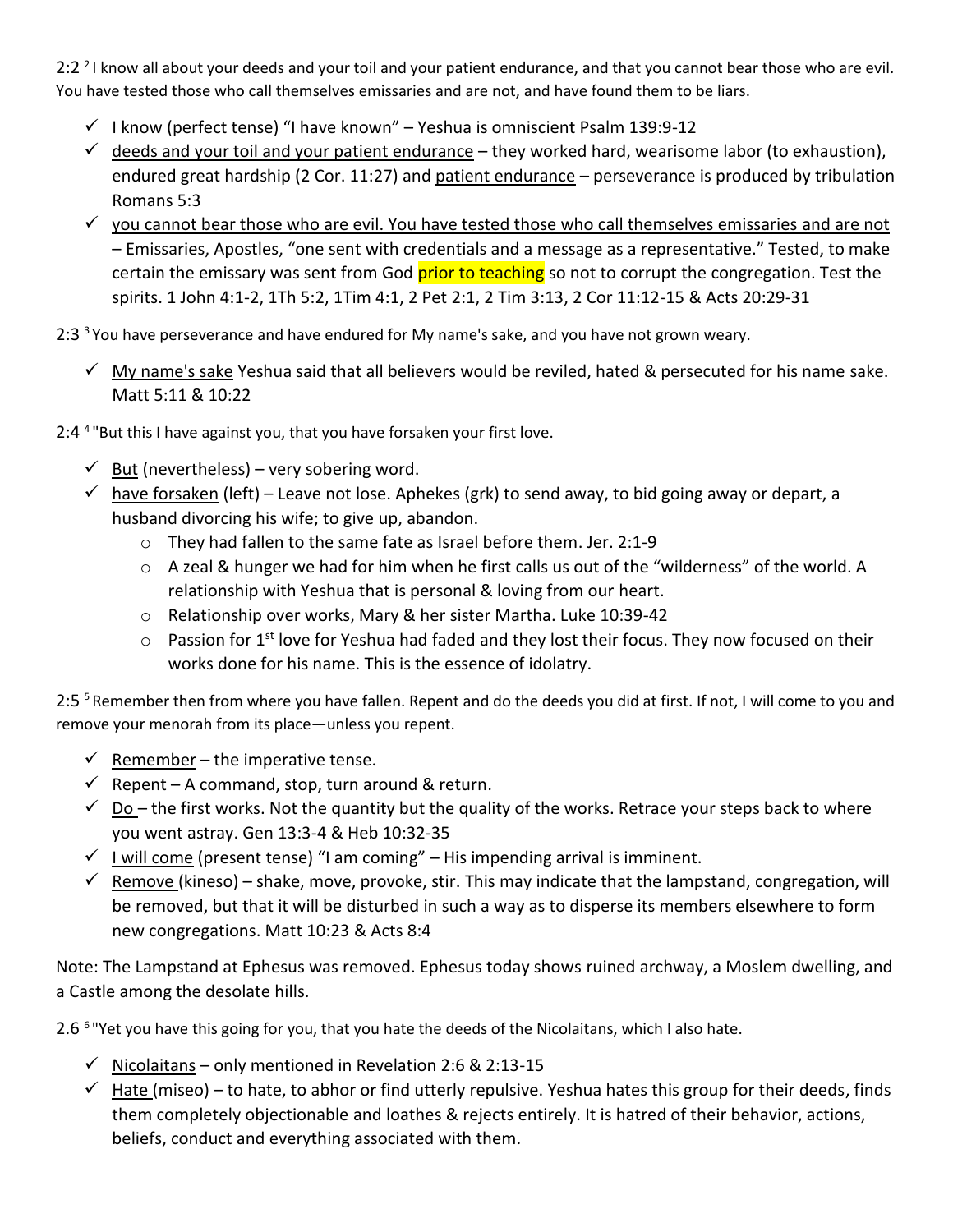Nicolaitan (continued)

- $\checkmark$  Who are they & What were their works?
	- $\circ$  Nicolaitan is a combination of Greek word meaning "to conquer or subdue the people."
	- o Ireneus (early church leader that recorded church history) said they were spiritual descendants of Nicolas of Antioch who had been ordained as a Deacon. Acts 6:5
	- o Nicolas was a "proselyte of Antioch"
		- Not born a Jew
		- Converted from paganism to Judaism then to Christianity.
		- Pagan background meant that he had previously been immersed in the occult.
		- Not concerned about opinions of others, ability to change religions
		- Open to embracing new ideas & concepts. For a Pagan to shift to Judaism meant liberal thinking as most Pagans were offended by Judaism.
		- He taught a doctrine of compromise you didn't have to separate Christianity from Paganism or Occultism. He had no problem intermingling religions and continued to practice black magic.
		- Deep roots in paganism led to a belief that pagan practices & the occult were not damaging or dangerous. Encouraged the people to stay connected to the world. This led people to indulge in sin with a lowered godly standard. Thus, conquering the people.
		- The doctrine of compromise with the world & false religions should be hated!
- $\checkmark$  In Ephesus idolatry and the occult were the main form of worship. It was one of the most wicked cities in the ancient world. Believers were fiercely persecuted.

Note: See additional comments:

[www.Bibletools.org](http://www.bibletools.org/) - search: "Nicolaitans", for present day Nicolaitans select the hyperlink at the bottom of page "[Nicolaitanism Today](https://www.bibletools.org/index.cfm/fuseaction/Library.sr/CT/PW/k/46/nicolaitanism-today.htm)".

[www.Biblestudytools.com](http://www.biblestudytools.com/) – search "Nicolaitans"

<https://www.gotquestions.org/Nicolaitans.html>

2.7<sup>7</sup> He who has an ear, let him hear what the Ruach is saying to Messiah's communities. To the one who overcomes, I will grant the right to eat from the Tree of Life, which is in the Paradise of God."

- $\checkmark$  He who has an ear Listen physically & spiritually. Understand it's significance open your hearts and believe; respond and obey.
- $\checkmark$  To Messiah's communities plural: all 7, all congregations from the beginning of the "Church Age" to the end of "Church Age". All believers in every age.
- $\checkmark$  Overcomers (nikao) To conquer, to carry off the victory (continuous), Hold fast to your faith even unto death.
- $\checkmark$  The Promise: eat from the Tree of Life Tree of Life which is in the Paradise of God
	- o Originally stood in the Garden of Eden. Gen 2:9
	- $\circ$  Eating its fruit gave eternal life. With fall of man lost access to the tree. Gen 3:22-24
	- o A motif for righteousness, moral living, and wisdom.
	- o Jews refer to the Word of God as the Tree of Life.
	- $\circ$  Torah scrolls are written on parchment, sewn together, rolled on to wooden rollers called "eytz chayeem" (tree of life).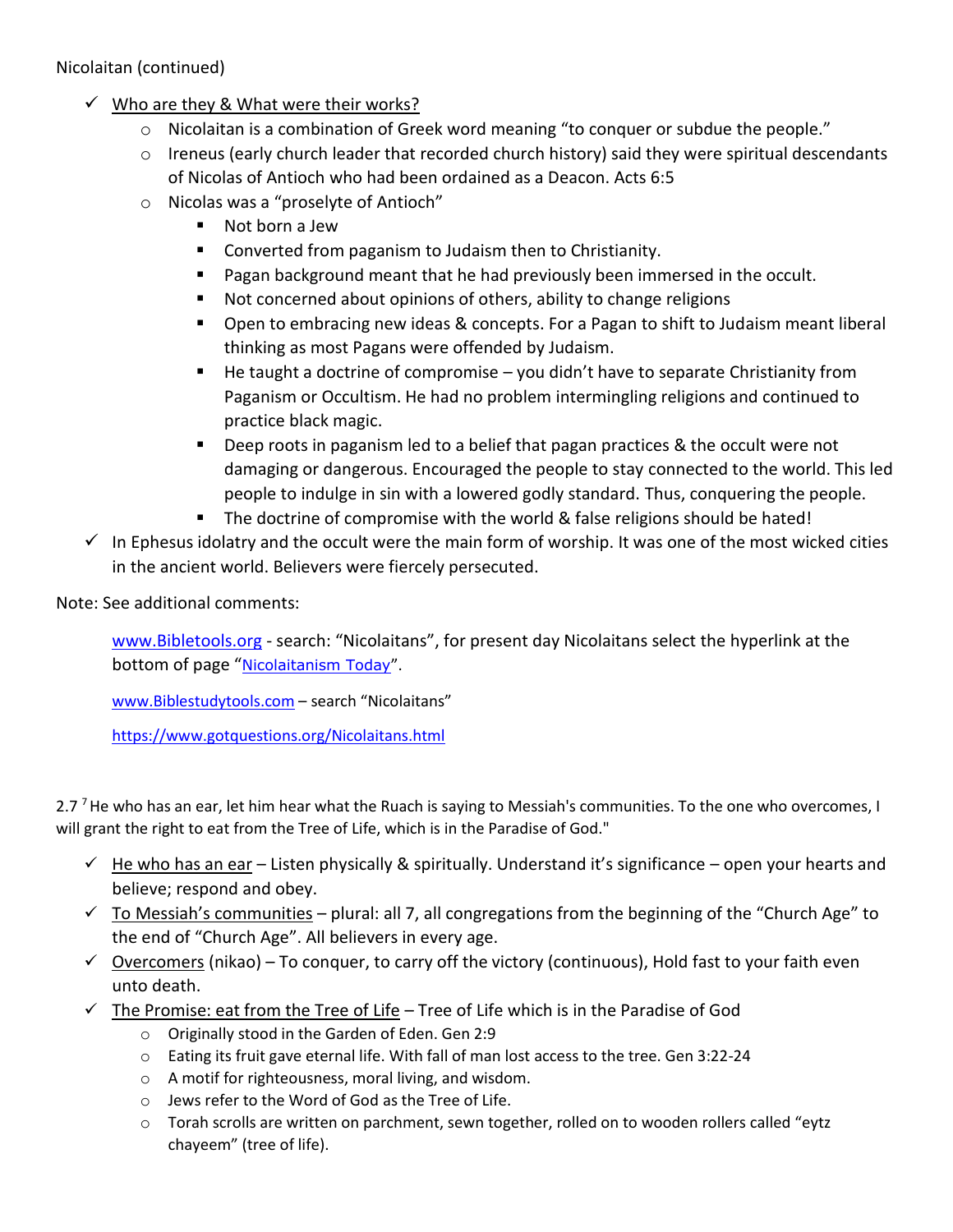- $\checkmark$  The Promise: eat from the Tree of Life (continued)
	- o The cross, alter, of Yeshua provides a Tree of Life for us. Those who place their trust in his atoning work have eternal life. John 3:14-16
	- o A Tree of Life will be in The New Jerusalem. Rev 22:1-2, 14, 19
- $\checkmark$  Paradise of God originally a Persian word denoting an enclosed garden especially in a royal park A Garden of Delight.
	- o Originally in the Garden of Eden, then a resting place of souls in comfort & joy (Bosom of Abraham). Luke 16:19-31
	- o At Yeshua's crucifixion he told the repentant thief "Amen, I tell you, today you shall be with Me in Paradise." Luke 23:43.
	- $\circ$  Following Yeshua's victory on the cross, Paradise moved to Heaven. For Paul was caught up into Paradise where he heard the inexpressible words. 2 Cor 12:4
	- o After the Millennium and for all Eternity Paradise will be in the New Jerusalem on the New Earth. Rev 21 & 22



# **Mount Pagos - Smyrna**

**Smyrna** (myhrr) – suffering, crushed, bitter; Myhrr: a sedative effect – was offered to Yeshua on the cross which he refused. One of the gifts from the Magi given at Yeshua's birth.

The congregation at Smyrna:

- $\checkmark$  Founded in Paul's 3<sup>rd</sup> missionary journey. Acts 19:10
- $\checkmark$  35 miles North of Ephesus. Was a port on the Aegean Sea which was destroyed in the 7 century and then rebuilt.
- $\checkmark$  Scholars believe the city grew to 100,000 by the time of the Apostilles Paul & John. It was 1/3 Christian.
- $\checkmark$  Archeologists have found many different coins. One had the inscription: "The city that had died & come to Life again."
- $\checkmark$  A 2<sup>nd</sup> century Agora, was a central public space in ancient Greek city-states, was excavated between the Acropolis, a citadel or fortified part of an ancient Greek city, typically built on a hill, and the harbor. Porticos lined the north & west side and an alter to Zeus sat in the center. A street of Gold ran around Mt. Pagos with Temples all around it so it looked like a crown.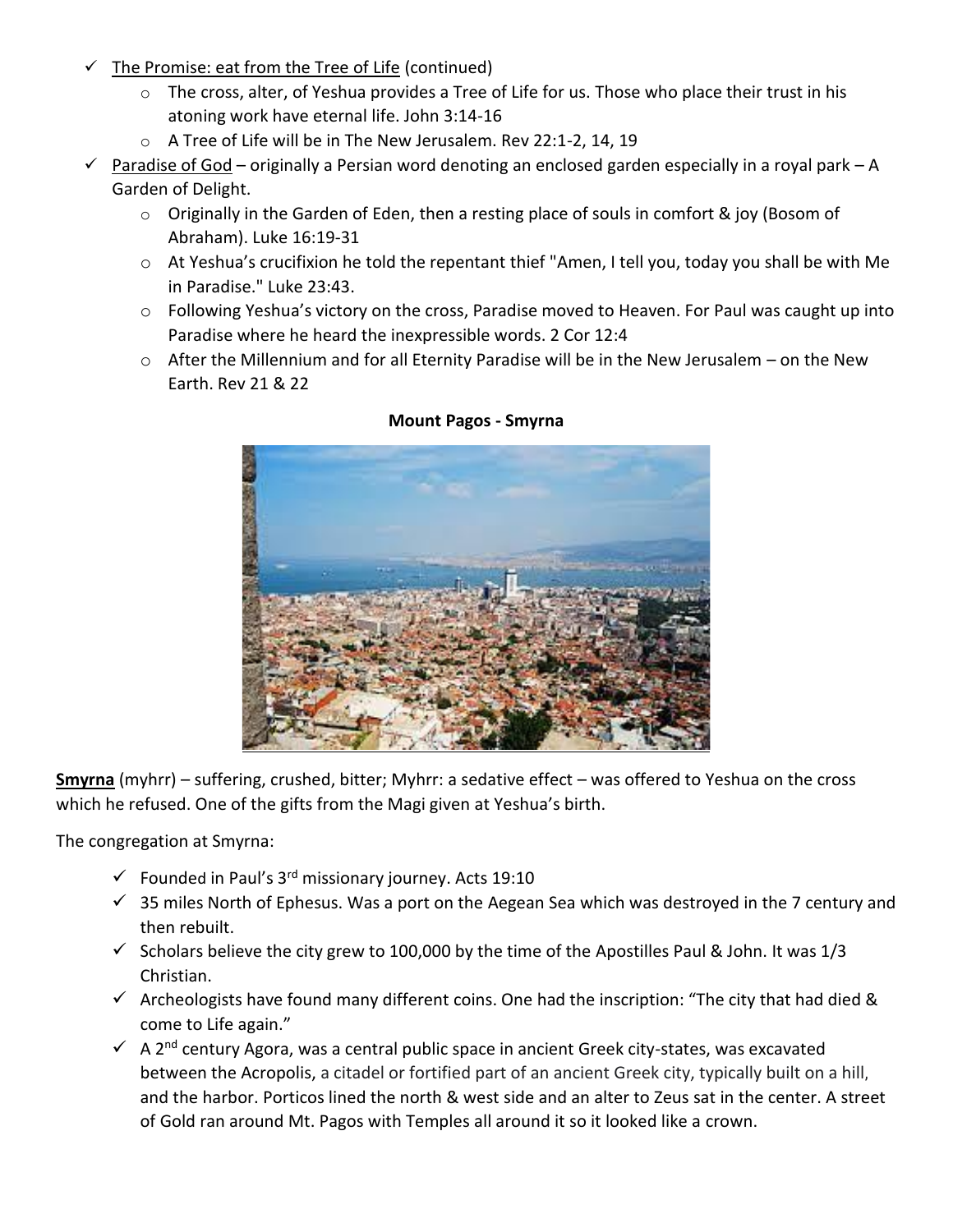The congregation at Smyrna (continued):

- $\checkmark$  A large population of Jews who strongly opposed the Messianic congregation (Church).
- $\checkmark$  The Church encountered imprisonment & execution.
- $\checkmark$  John's apprentice Polycarp, who presided as the Bishop of Smyrna, was martyred burned alive, because he would not blaspheme God's name.
- $\checkmark$  The Birthplace of Homer.
- $\checkmark$  A center of learning, especially science & medicine.

# **Smyrna: Do Not Fear Satan's Testing**

Rev 2:8<sup>8</sup>To the angel of Messiah's community in Smyrna write: "Thus says the First and Last, who was dead and came to life.

- $\checkmark$  First and Last Rev 1:17
- $\checkmark$  who was dead and came to life literarily became dead Rom 6:8-11 and He rose from the dead Rev 1:18

2.9<sup>9</sup>I know your tribulation and your poverty (yet you are rich), as well as the slander of those who say they are Jewish and are not, but are a synagogue of satan.

- $\checkmark$  tribulation (thlipsis, grk) A pressure, crushing external or internal. Anything that comes upon us and brings pressure in our lives.
- $\checkmark$  poverty (ptocheria, grk) abject poverty, destitute. It is possible that the congregation's personal goods were plundered due to persecution. Heb 10:34
- $\checkmark$  yet you are rich riches laid up in Heaven. Matt 6:20, 19:21, Luke 12:21
- $\checkmark$  those who say they are Jewish and are not the Church faced its most intense opposition from unbelieving Jews of Smyrna – physically circumcised but not circumcised of the heart. Rom 2:28-29, Matt 3:9, John 8:39-41, Acts 13:50, 14:2, 5 &19 and Acts 17:5
- $\checkmark$  synagogue of Satan the local synagogue opposed the assembly, lack of faith in Yeshua. They hated & rejected Yeshua and believed they had the only true understanding of God and viewed the believers as troublemakers. The Jews gathered the wood for burning Polycarp on the Sabbath and then hindered his remains from being returned for burial.

2.10  $^{10}$  Do not fear what you are about to suffer. Behold, the devil is about to throw some of you into prison, so that you may be tested, and you will have tribulation for ten days. Be faithful until death, and I will give you the crown of life.

- $\checkmark$  The devil is about to throw throw, cast, hurl, will place them in prison.
- $\checkmark$  So that you may be tested, Why? This is God's plan he allowed it to happen.
- $\checkmark$  have tribulation for ten days trial, literal ending in 10 days.
	- o Note: In the book of Revelation days, months, years are literal. 1 Thes 3:2-5, 2 Tim 1:7-8, Phil 4:13, 2 Cor 1:5, Luke 12:11-12, Pslm 56:3-4, James 1:2-4, 1 Cor 10:13, Rom 8:28-31
- $\checkmark$  until death a sobering message. He knows all things & is preparing these for the ultimate witness. The worst the enemy can inflict on a believer, like Polycarp.
- $\checkmark$  Crown of life eternal life.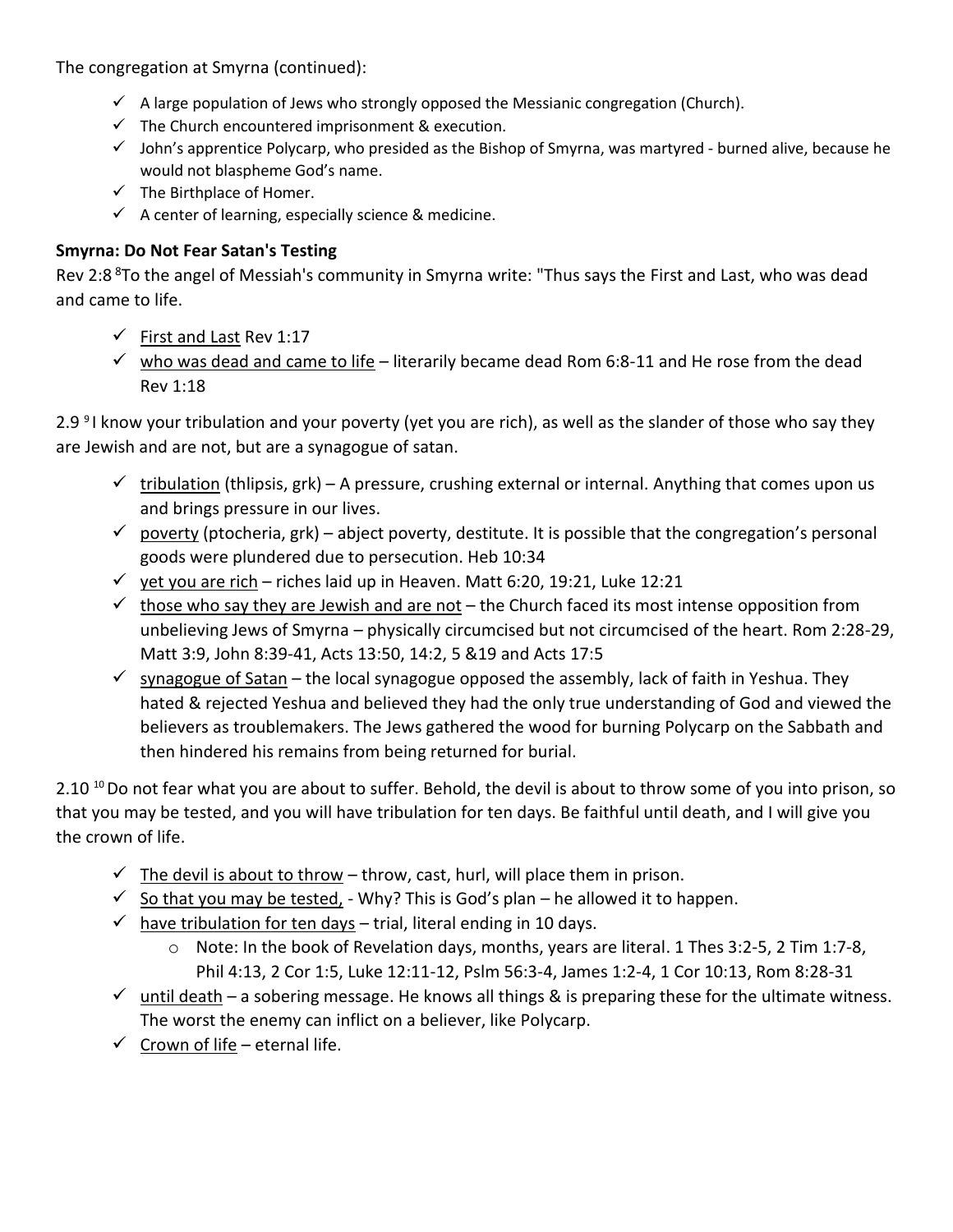2.11<sup>11</sup> He who has an ear, let him hear what the Ruach is saying to Messiah's communities. The one who overcomes shall never be harmed by the second death."

 $\checkmark$  one who overcomes – Overcomer will not suffer the second death. Born again: 2 births & 1 death the not born again: 1 birth & 2 deaths.



### **Pergamum**

## **Pergamum: Where Satan's Throne was**

- $\checkmark$  The political capital of the Roman province of Asia Minor, 50 miles north of Smyrna.
- $\checkmark$  A center for pagan idol worship & Emperor worship Caesar. Every citizen was required annually to go to the temple of Caesar to worship, take a pinch of incense & burn it to his statue, bow your knee and say, "Caesar is Lord." They then received a certificate that allowed them access to everything, including their work. Believers often had no work because they refused to do this and could be put to immediate death. The Roman governor was given the "right of the sword" and could put a person to death at any time.
- $\checkmark$  The alter of Zeus (soter "savior") 40' x 100' is a massive stone alter with podium built on the rocky outcropping overlooking the city. As you enter Pergamum, as you look up you would see the alter in the shape of a Throne. Currently located in Berlin. 1 Cor 10:19-20
- $\checkmark$  Center for worship of Asclepius a god of healing (a snake god). There was a medical school at the temple and people would visit from the Roman Empire to seek healing. The god was worshiped under the sign of a snake coiled on a pole. Suffers would spend the night in the darkness of the temple with tame snakes. If one touched a sick person, it was said to be the touch of Asclepius.
- $\checkmark$  A very wealthy city with many temples devoted to idolatry, statues of gods, alters & sacred groves.
- $\checkmark$  Famous for its library of 200,000 volumes which were moved by Anthony of Egypt and presented to Cleopatra.
- $\checkmark$  Parchment paper was invented in Pergamum.

Rev 2:12<sup>12</sup> To the angel of Messiah's community in Pergamum write: "Thus says the One who has the sharp two-edged sword:

 $√$  two-edged sword – broad sword used in warfare. Rev 1:16, Heb 4:12, Eph 6:17, Rev 19:15.

Note: The Pergamum church faced imminent judgement. Is 11:4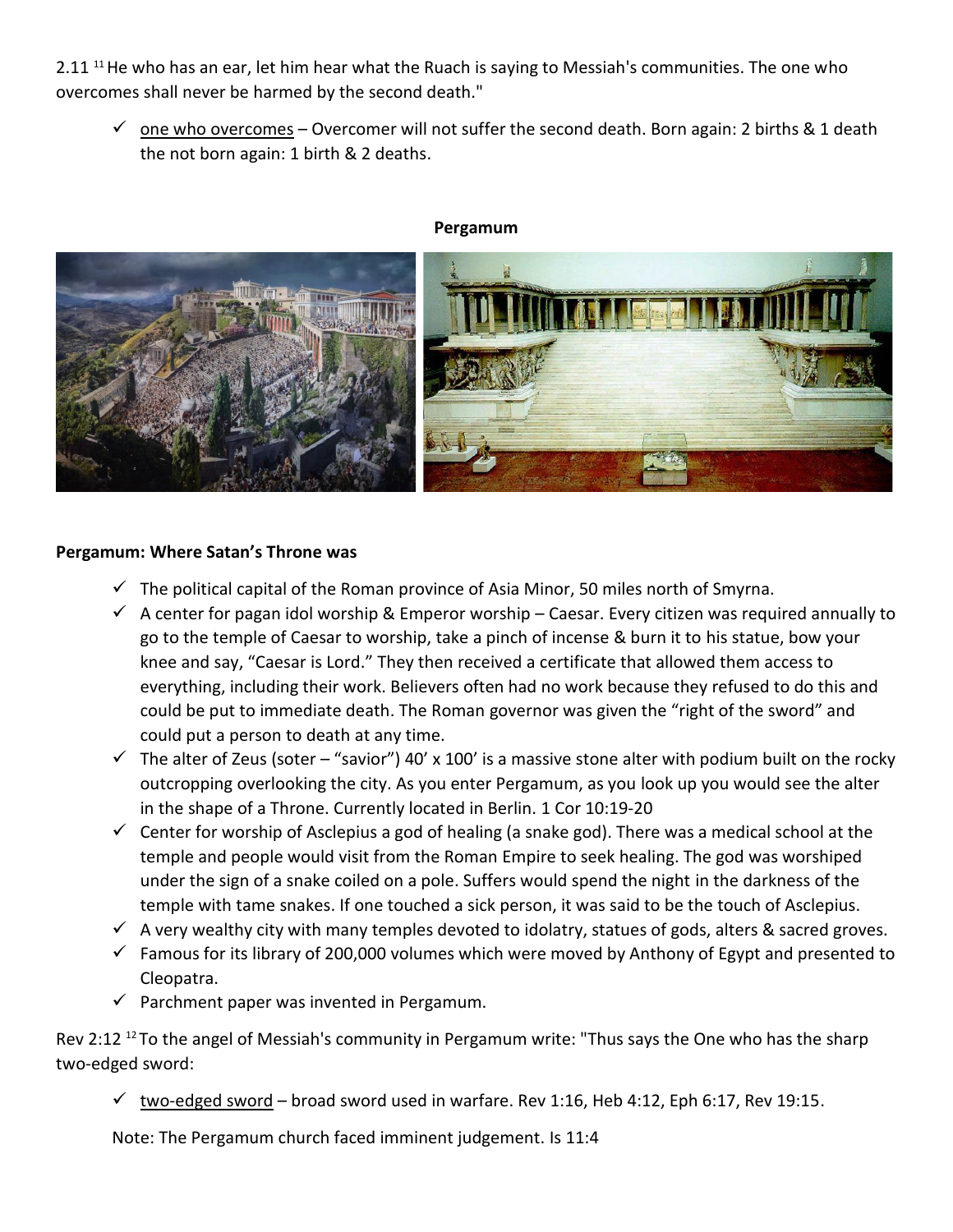2:13<sup>3</sup> know where you live—where satan's throne is. Yet you continue to hold firm to My name, and you did not deny your faith in Me even in the days of Antipas, My faithful witness, who was killed among you, where satan resides.

- $\checkmark$  where satan's throne is Asklepios was a snake savior with healing powers. Zeus was considered a savior with a throne like alter. Emperor worship "Caesar is lord".
- $\checkmark$  hold firm my name did not deny, did not compromise, did not deny my faith. Jude 3-4, 2 Pet 1: 20-21, 3:1-2, Matt 5:17-19, Luke 24:25-27
- $\checkmark$  even in the days of Antipas Antipas means "against all" or "like the father".
	- o God allowed this man to be martyred
- $\checkmark$  even in the days of Antipas (continued)
	- o A faithful servant of the Lord.
	- o Tradition records that he was burnt to death inside a bronze bull.
	- o May have refused to worship the Emperor.
	- o Faithful unto death. Matt 10:28

2:14<sup>14</sup> "But I have a few things against you. You have some there who hold to the teaching of Balaam, who was teaching Balak to put a stumbling block before Bnei-Yisrael, to eat food sacrificed to idols and to commit sexual immorality.

- $\checkmark$  But I have a few things against you
	- $\circ$  Teaching of Balaam Prophet for hire, could not curse Bnei Israel, only blessings did he speak. Advised Balak to send Moabite women to seduce the men into sexual immorality & idolatry. Num 22-25, Deut 23:4-5
- $\checkmark$  stumbling block (skandalon, grk) a trap the trigger of the trap upon which the trap is laid.
	- o The bait being the Moabite women.
- $\checkmark$  eat food sacrificed to idols refers to meat, part of which was burnt on the alter, part eaten at the temple and part was sold in the Market. Message for Gentile converts, since Judaism prohibited it. The church at Pergamum was integrated into the culture instead of "living apart". These feasts included licentious (promiscuous) behavior as part of the pagan ritual. 2 Cor 6:16-18 & Jude 10-16
- 2.15<sup>15</sup> Likewise you also have those who hold to the teaching of the Nicolaitans.
	- $\checkmark$  Nicolaitans didn't hold to sound Biblical teachings.

2.16 <sup>16</sup> Repent then! If not, I will come to you soon and make war against them with the sword of My mouth.

 $\checkmark$  I will come to you soon – If they do not repent His arrival is imminent. He is already on his way! Eph 6:10-18

2.17<sup>17</sup> He who has an ear, let him hear what the Ruach is saying to Messiah's communities. To the one who overcomes I will give some of the hidden manna, and I will give him a white stone—and written on the stone a new name that no one knows except the one who receives it."

- ✓ Overcomer receives:
	- o Phago (grk) to eat literally & figuratively.
	- o Hidden Manna to conceal by covering kept secret. Manna, "what is it", from Heaven fed the Bnei Israel during their 40 years in the desert. The Lord speaks of it as being typical of Himself – the True Bread from Heaven imparting eternal life & substance to those who walk by faith partaking spiritually of Him. John 6:31-35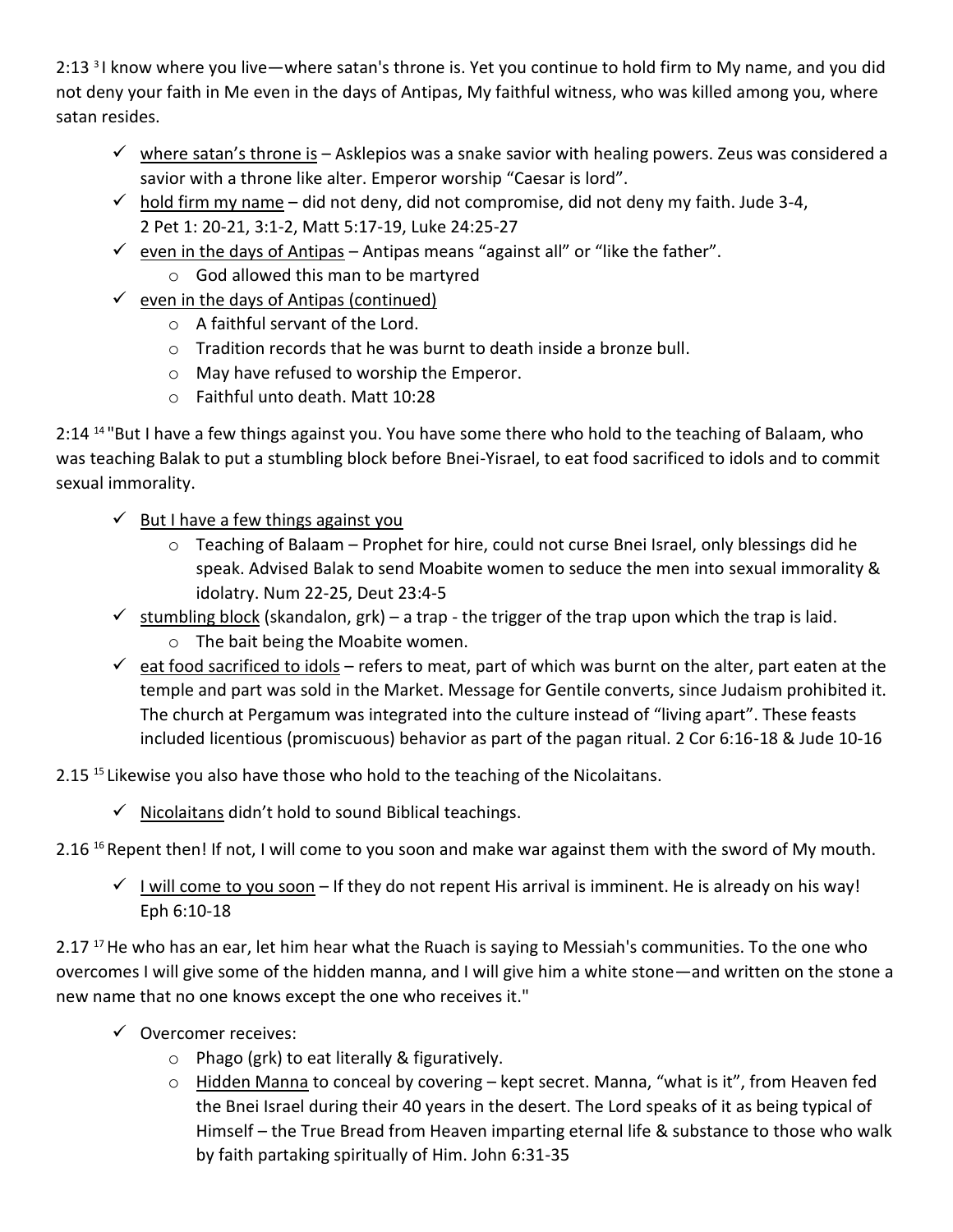- $\checkmark$  Overcomer receives (continues):
	- o White Stone, bright or shiny, a pebble worn smooth by handling. Used as a ballot, a verdict, a vote. A white stone was often used in the social life and judicial customs of the ancients; festal days were noted by a white stone & days of calamity by a black. In the courts a white stone indicated acquittal, a black condemnation. Deut 27:2-8, 2 Cor 2:2, Rom 8:29, 1 Cor 15:49, Isa 56:5-8, 2 Cor 5:17

# **Thyatira**

# **Thyatira: Do Not Tolerate Jezebel**

- $\checkmark$  Thyatira mean sacrifice of labor, odor of affliction.
- $\checkmark$  Was of limited importance at this time.
- $\checkmark$  Was a growing congregation in a growing city.
- $\checkmark$  Most outstanding feature was the Trade Guilds: bakers, potters, workers in brass, tanners, leather cutters, workers in wool & flax, clothiers, dyers. They excelled in the manufacturing of woolen goods.
- $\checkmark$  Local god was Tyrimnus, a horse mounted god armed with a battle axe and a club.
- $\checkmark$  Home of the Oracle of Sambethe, an oracle presided over by a female fortune teller.
- $\checkmark$  Famous for purple or crimson dye manufactured from the Madder root. See Paul's ministry to Lydia. Acts 16:14
- $\checkmark$  This Church tolerated sexual immorality.

Rev 2:18<sup>18</sup> To the angel of Messiah's community in Thyatira write: "Thus says the Son of God, who has eyes like a flame of fire and feet like polished bronze:

- $\checkmark$  the Son of God a title not a descriptive attribute. God incarnate, has to do with the condition of this congregation. Heb 4:15-16
- $\checkmark$  eyes like a flame of fire He sees everything. Fire represents judgement it can also purify (drose). Phlox (Greek) – blaze & pur (grk) – fire, literally & figuratively.
- $\checkmark$  Feet like polished bronze Bronze represents judgement. In the Old Testament sacrifices were made on a bronze alter. This congregation is about to be judged by the Son of Man! He doesn't want this to happen in His church.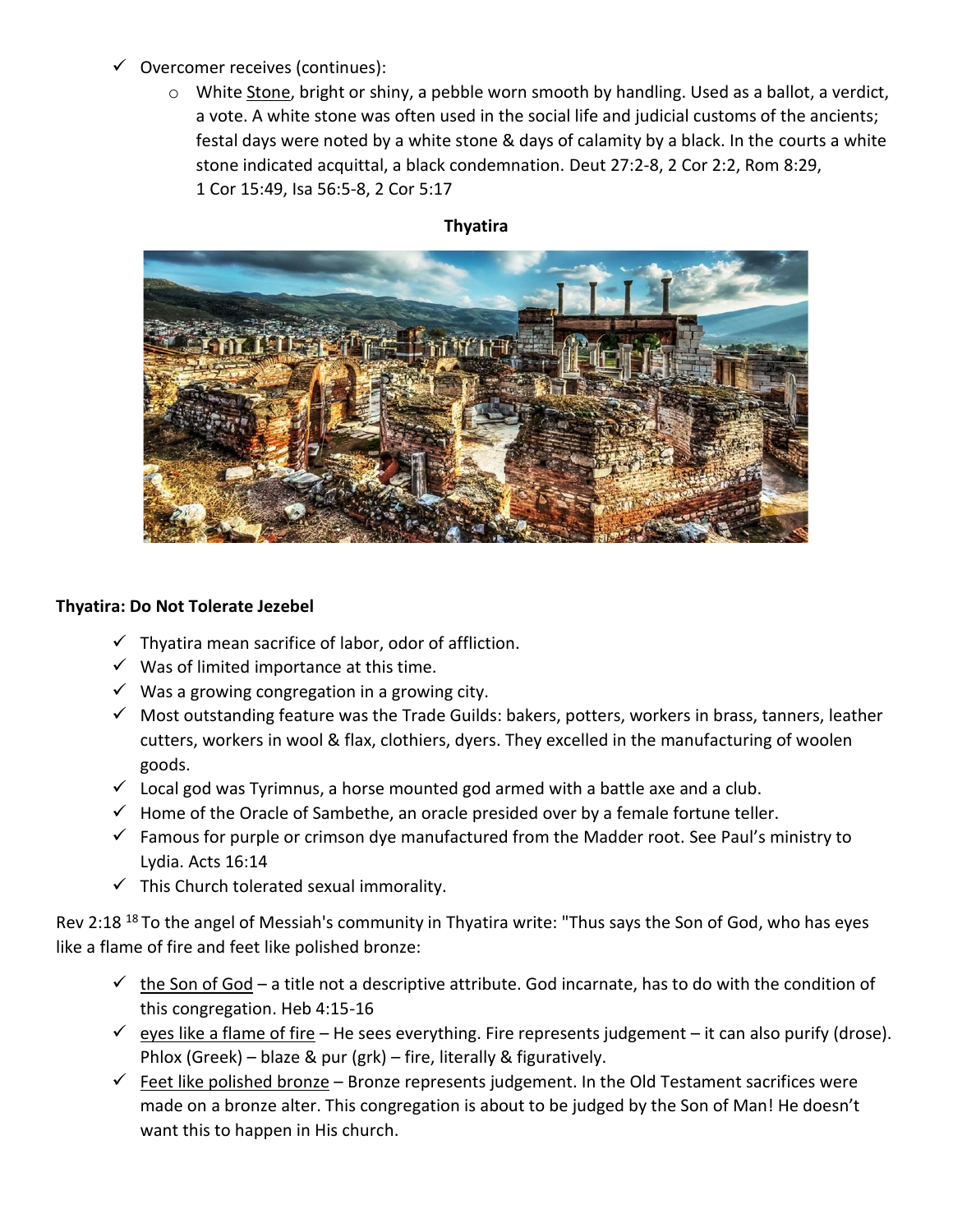2:20<sup>20</sup> "But this I have against you, that you tolerate that woman Jezebel, who calls herself a prophetess—yet she is teaching and deceiving My servants to commit sexual immorality and to eat food sacrificed to idols.

- $\checkmark$  You tolerate the woman Jezebel
	- o Has led His bondservants into sin sexual immorality & eating food sacrificed to idols.
	- o The guilds would feast in the pagan temples and this Jezebel said it was fine for the people of the congregation to attend these "love feasts" – she led them astray. 1 Cor 5:6-7
	- $\circ$  Read 1<sup>st</sup> & 2<sup>nd</sup> Kings about the Jezebel connected with Israel.

# 2:20 (continued)

- $\checkmark$  calls herself a prophetess
	- o a female fortune teller and false teacher.
	- o Her prophetic powers were not from God. This church thought they were, buy didn't "test the Spirits". 1 John 4:1, Eze 13:17-23
	- o She teaches and leads my bondservants astray. Plana (grk) seduce, to lead astray, lead aside from the right way, deception.
	- $\circ$  Told congregation it was alright to indulge in sexual immorality & eat food sacrificed to idols. This was the same teaching as the Balaamites in the Pergamum congregation.

 $2:21^{21}$  gave her time to repent, but she refuses to repent of her immorality.

- $\checkmark$  I gave her time an opportunity
- $\checkmark$  Repent metanoia (grk): change her mind, make up her mind, go a different way, change direction. Stop this behavior and return to living their lives according to the way God has explained for those who follow Him. Matt 3:1-8 & 2 Cor 7:10-11

2:22<sup>22</sup> Behold, I will throw her into a sickbed, and those who commit adultery with her into great tribulationunless they repent of her doings.

- $\checkmark$  I will throw the judgement is imminent as if it had already begun.
- $\checkmark$  sickbed kline (grk): a couch for sleep, sickness, siting or eating.
- $\checkmark$  those who commit adultery tous moicheuintas (Hebrew idiom) those who at a woman's solicitation are drawn away to idolatry. Eze 16:37-41
- $\checkmark$  great tribulation a personal time of great anguish.

2:23<sup>23</sup> I will also strike her children with a deadly disease. Then all of Messiah's communities will know that I am the One who searches minds and hearts, and I will give to each of you according to your deeds.

- $\checkmark$  strike her children apokteino (grk): to kill outright, slay, put to death (with a plaque). Who are her children? Probably those who follow her spiritual teaching.
- $\checkmark$  Messiah's communities will know Judgement serves two purposes, to chasten or eliminate the one being judged & to serve as a warning to others. Deut 13:11 & Acts 5:11
- $\checkmark$  minds and hearts nephros (grk): a kidney that is in the inmost mind, reins & kardia (grk): the thoughts or feelings.
- $\checkmark$  according to your deeds Nothing escapes His fiery gaze. Jer 17:9-10 & John 2:23-25

2:24<sup>24</sup> "But to the rest of you in Thyatira, who do not hold to this teaching and have not learned the so-called 'deep things' of satan—I place on you no other burden.

 $\checkmark$  the "deep things" of satan – bathus (grk): the evil designs and workings, extent of. Col 2:8-10